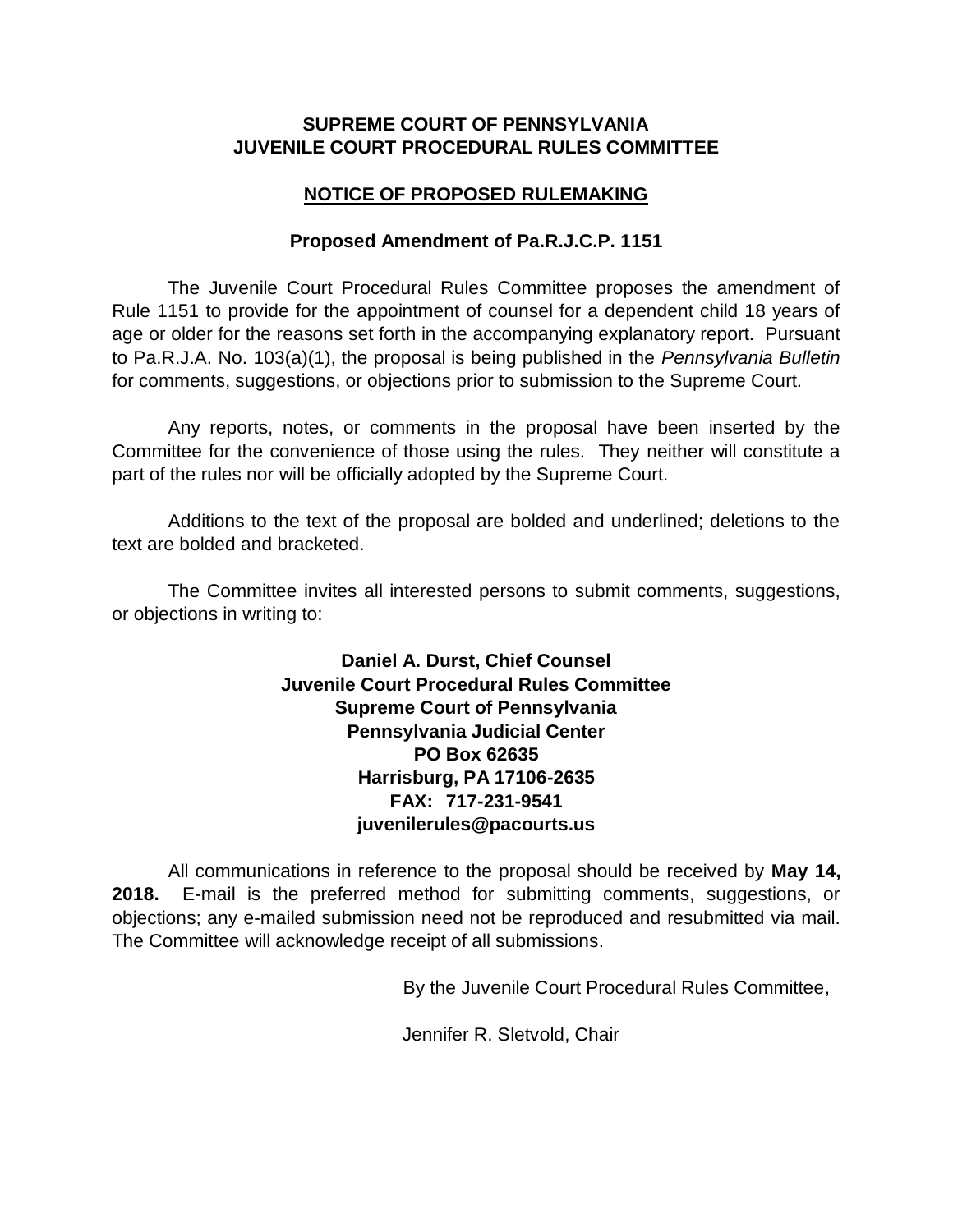## **SUPREME COURT OF PENNSYLVANIA JUVENILE COURT PROCEDURAL RULES COMMITTEE**

#### **REPORT**

#### **Proposed Amendment of Pa.R.J.C.P. 1151**

The Juvenile Court Procedural Rules Committee proposes the amendment of Rule 1151 to provide for the appointment of counsel for a dependent child 18 years of age or older.

The Juvenile Act provides that "[e]xcept as provided under section 6337.1 (relating to right to counsel for children in dependency and delinquency proceedings), counsel must be provided for a child." 42 Pa.C.S. § 6337. Section 6337.1 states "[l]egal counsel shall be provided for a child who is alleged or has been found to be a dependent child in accordance with the Pennsylvania Rules of Juvenile Court Procedure." 42 Pa.C.S. § 6337.1(a).

The statutory directive for the provision of counsel is satisfied when a dependency proceeding is initiated because statute further provides that an alleged dependent child is to be appointed an attorney to serve as a guardian ad litem ("GAL") to represent the legal interests and the best interests of the child. *See* 42 Pa.C.S. § 6311(a). The procedures for doing so are set forth in Pa.R.J.C.P. 1151. When legal and best interests may conflict, the GAL is to seek the appointment of counsel to represent the child's legal interests. *See* Pa.R.J.C.P. 1151, Comment at ¶ 2.

The Committee recently considered the distinction between the appointment of a GAL and the appointment of counsel when a child is 18 years of age or older in the context of resumption of jurisdiction. For example, Rule 1151(B)(1)(f) provides counsel for the child who has filed a motion for the resumption of jurisdiction, but Rule 1151(A) does not provide for the appointment of a GAL for the child. In contrast, it was reported that a child 18 years of age or older remaining under the jurisdiction of the juvenile court would continue to have a GAL.

This illustration led to a further examination of the GAL paradigm and whether a GAL, as opposed to counsel, should represent a child 18 year of age or older. It was believed at that age that many children could express their own interests and direct counsel. Accordingly, the Committee proposes amendment of Rule 1151 to maintain the current model of a GAL in all cases and counsel when there is a conflict for a child under 18 years if age. However, the Committee further proposes a reversal of the model for a child 18 years of age or older whereby counsel would be appointed in all cases and a GAL when there is a conflict.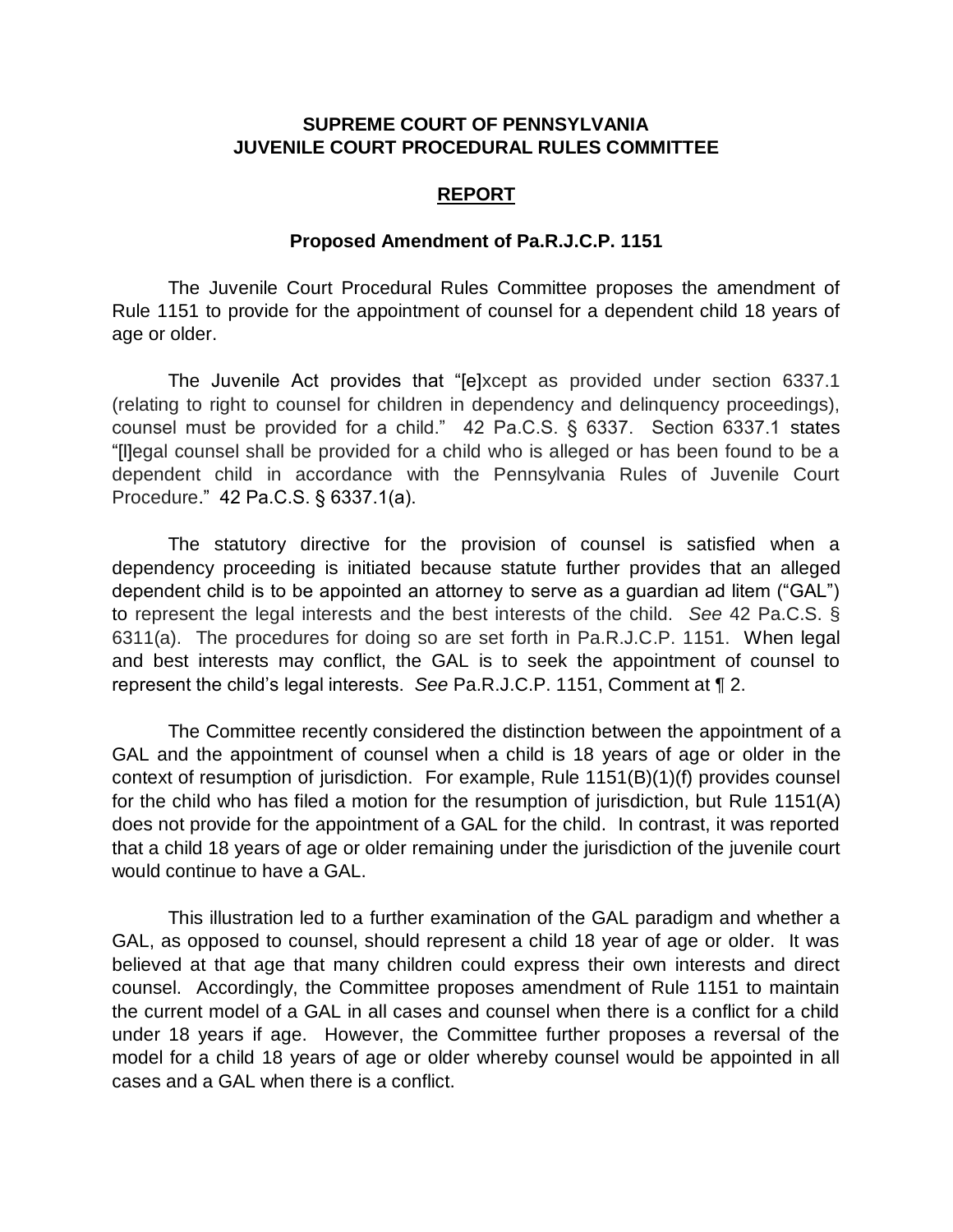The Committee acknowledges a previous proposal that sought to clarify the role and duties of attorneys in juvenile court proceedings patterned after the American Bar Association's Model Act Governing the Representation of Children in Abuse, Neglect, and Dependency Proceedings. *See* 42 Pa.B. 5470 (August 25, 2012). The present proposal is not intended as a revision and republication of that earlier proposal.

The Committee invites all comments, concerns, and suggestions regarding this rulemaking proposal.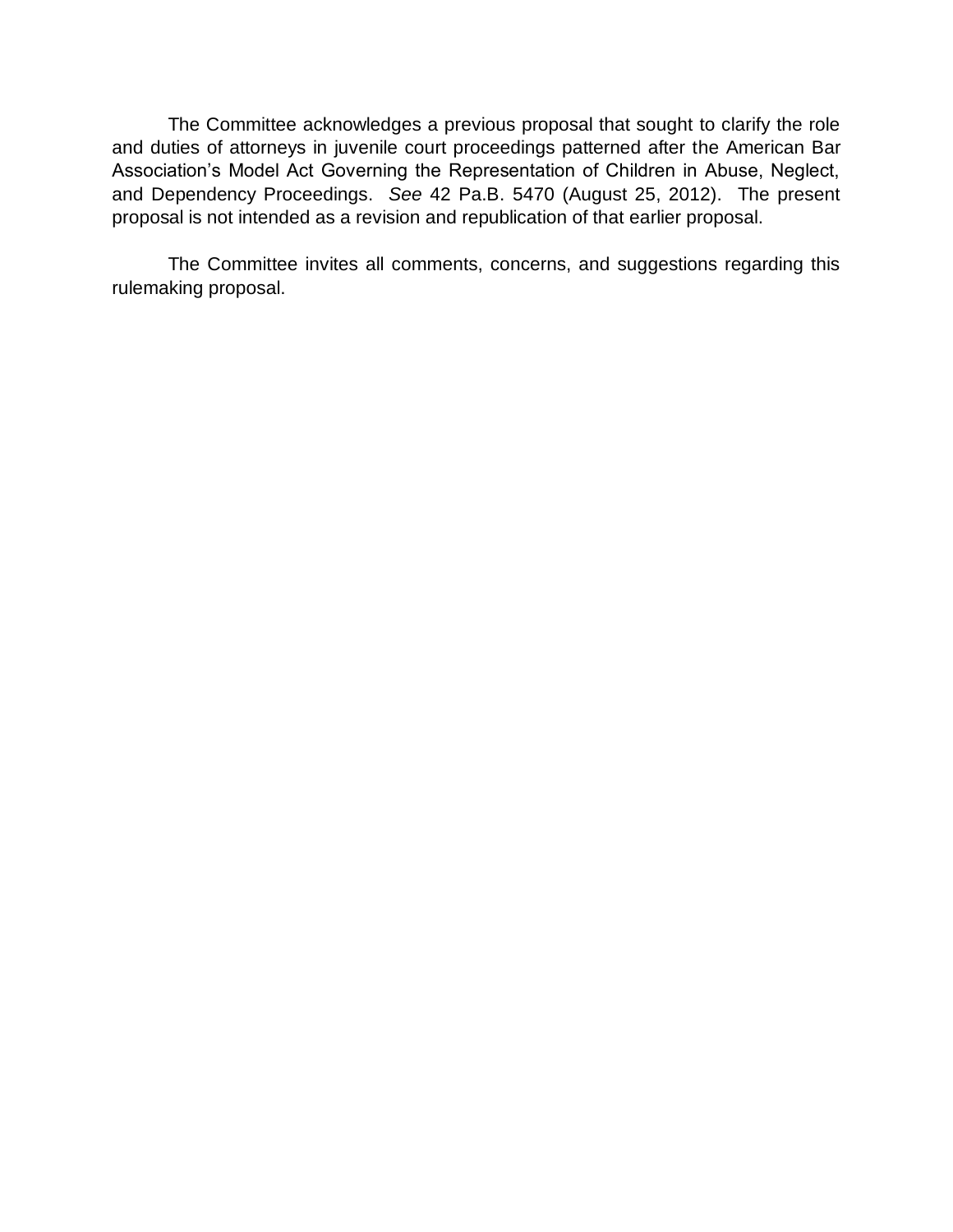## **RULE 1151. ASSIGNMENT OF GUARDIAN AD LITEM AND COUNSEL**

- A. **Guardian ad litem for child.** The court shall assign a guardian ad litem to represent the legal interests and the best interests of the child **less than 18 years of age** if a proceeding has been commenced pursuant to Rule 1200 alleging a child to be dependent who:
	- 1) is without proper parental care or control, subsistence, education as required by law, or other care or control necessary for the physical, mental or emotional health, or morals;
	- 2) has been placed for care or adoption in violation of law;
	- 3) has been abandoned by parents, guardian, or other custodian;
	- 4) is without a parent, guardian or legal custodian; or
	- 5) is born to a parent whose parental rights with regard to another child have been involuntarily terminated under 23 Pa.C.S. § 2511 (relating to grounds for involuntary termination) within three years immediately preceding the date of birth of the child and conduct of the parent poses a risk to the health, safety, or welfare of the child.
- B. **Counsel for child.** The court shall appoint legal counsel for a child:
	- 1) if a proceeding has been commenced pursuant to Rule 1200 alleging a child to be dependent who:
		- a) while subject to compulsory school attendance is habitually and without justification truant from school;
		- b) has committed a specific act or acts of habitual disobedience of the reasonable and lawful commands of the child's guardian and who is ungovernable and found to be in need of care, treatment, or supervision;
		- c) is under the age of ten years and has committed a delinquent act;
		- d) has been formerly adjudicated dependent, and is under the jurisdiction of the court, subject to its conditions or placements and who commits an act which is defined as ungovernable in paragraph (B)(1)(b);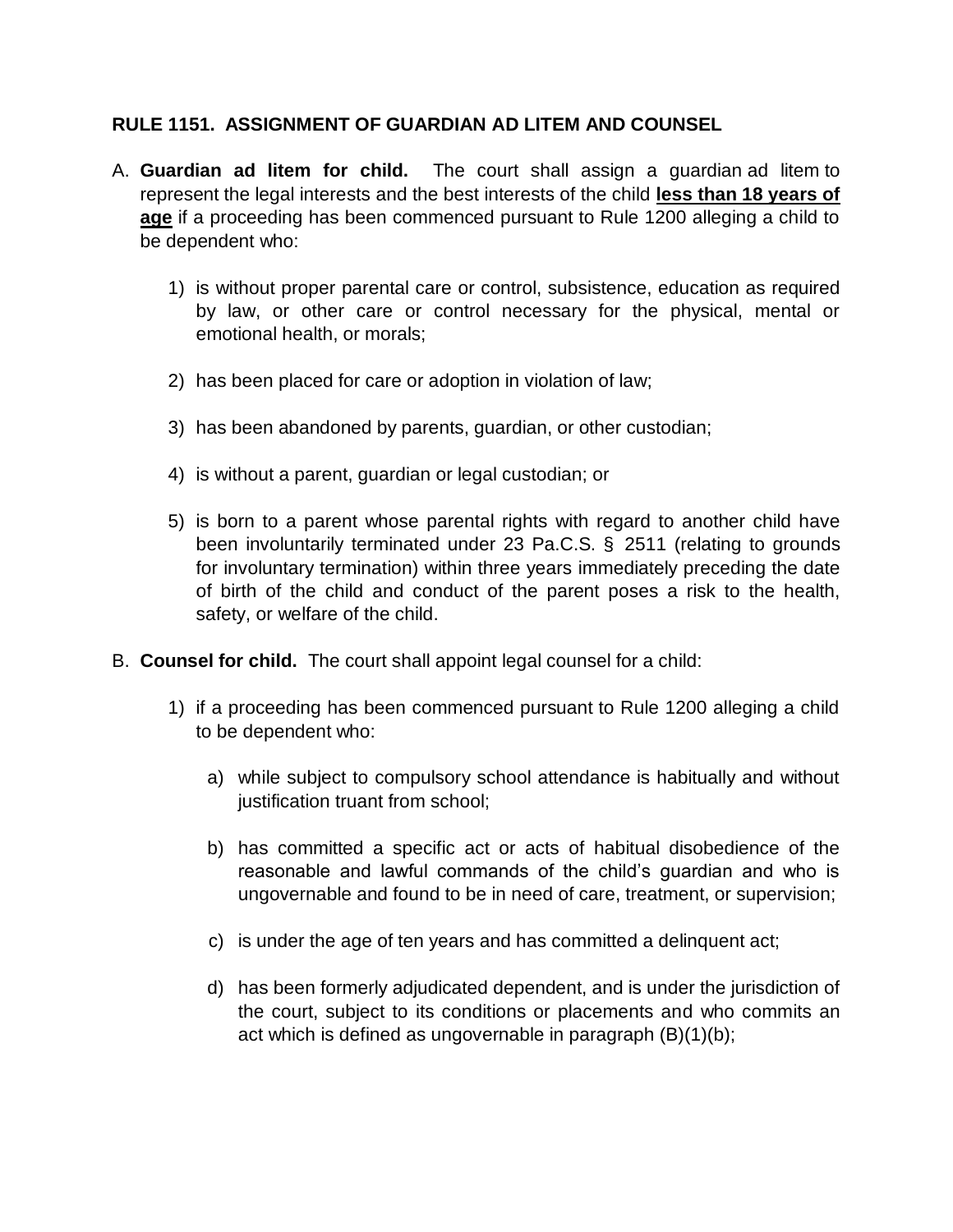- e) has been referred pursuant to section 6323 (relating to informal adjustment), and who commits an act which is defined as ungovernable in paragraph (B)(1)(b); or
- f) has filed a motion for resumption of jurisdiction pursuant to Rule 1634; **[or]**

# 2) **when the child is 18 years of age or older; or**

**3)** upon order of the court.

# C. **Counsel and Guardian ad litem for child.**

**1)** If a child has legal counsel and a guardian ad litem, counsel shall represent the legal interests of the child and the guardian ad litem shall represent the best interests of the child.

# **2) If a child younger than 18 years of age has a guardian ad litem, then that representative may be appointed as counsel when the child becomes 18 years of age unless the court determines there is a conflict.**

## D. **Time of appointment.**

- 1) **Child in custody.** The court shall appoint a guardian ad litem or legal counsel immediately after a child is taken into protective custody and prior to any proceeding.
- 2) **Child not in custody.** If the child is not in custody, the court shall appoint a guardian ad litem or legal counsel for the child when a dependency petition is filed.
- E. **Counsel for other parties.** If counsel does not enter an appearance for a party, the court shall inform the party of the right to counsel prior to any proceeding. If counsel is requested by a party in any case, the court shall assign counsel for the party if the party is without financial resources or otherwise unable to employ counsel. Counsel shall be appointed prior to the first court proceeding.

# **Comment**

*See* 42 Pa.C.S. §§ 6302, 6311, and 6337.

## **The age specifications set forth in paragraphs (A) and (B)(2) are intended to effectuate a requirement that a guardian ad litem be appointed in every case**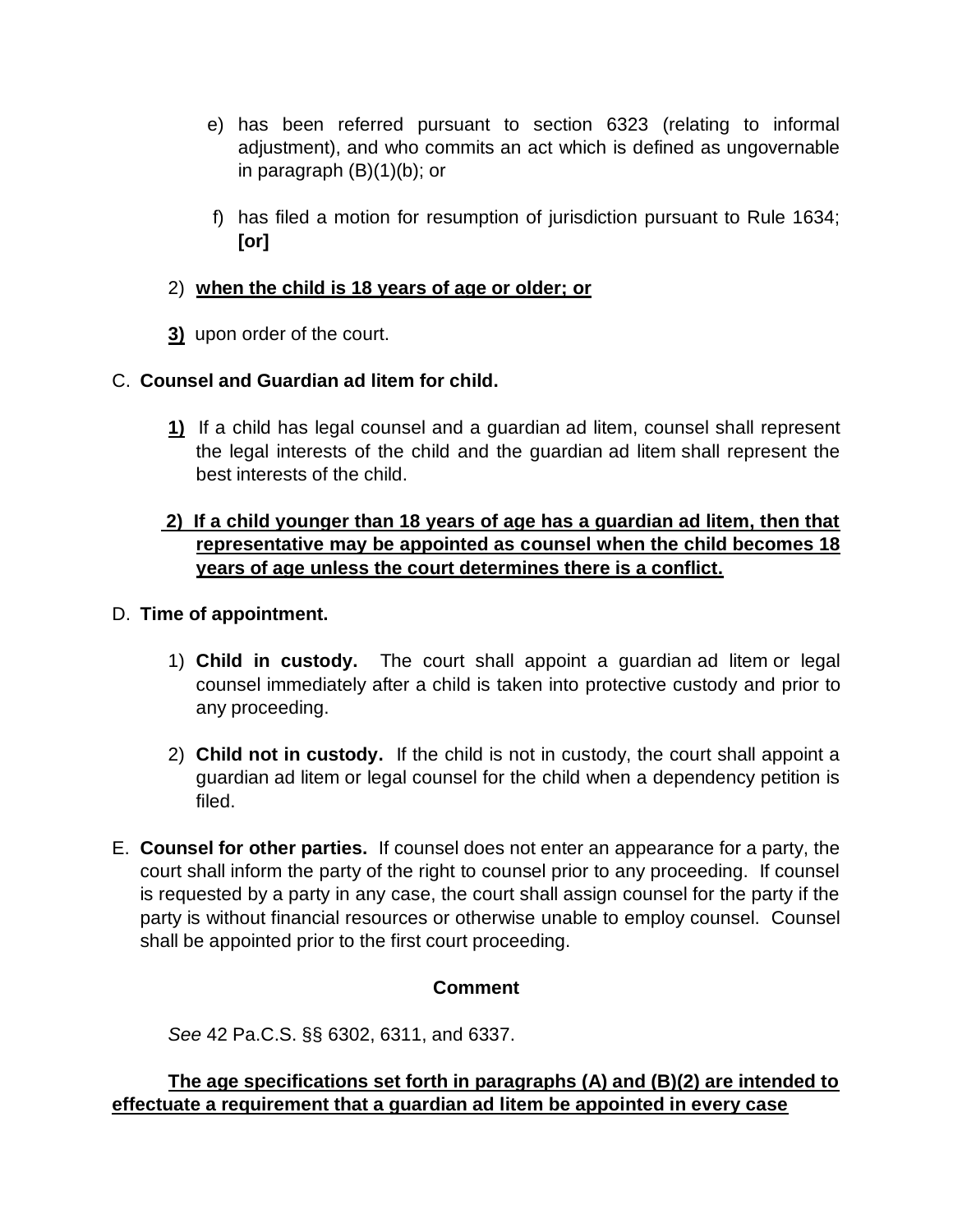## **when a child is younger than 18 years of age and counsel be appointed in every case when a child is 18 years of age or older.**

The guardian ad litem for the child **younger than 18 years of age** may move the court for appointment as legal counsel and assignment of a separate guardian ad litem, when, for example, the information that the guardian ad litem possesses gives rise to the conflict and can be used to the detriment of the child. To the extent 42 Pa.C.S. § 6311(b)(9) is inconsistent with this rule, it is suspended. *See* Rule 1800. *See also* Pa.R.P.C. 1.7 and 1.8.

Pursuant to paragraph (B)(1)(f), the court is to appoint legal counsel when a motion for resumption of jurisdiction has been filed. It is best practice to appoint the guardian ad litem or legal counsel who was previously assigned to the child as legal counsel.

Under paragraph (C), legal counsel represents the legal interests of the child and the guardian ad litem represents the best interests of the child.

Nothing in these rules anticipates that a guardian **[ad litem]** for an adult is to be appointed by these rules. For appointment of a guardian of the person, see 20 Pa.C.S. § 5501 *et seq.* and Pa. O.C. Rules 14.2—14.5.

Pursuant to paragraph (E), the court is to inform all parties of the right to counsel if they appear at a hearing without counsel. If a party is without financial resources or otherwise unable to employ counsel, the court is to appoint counsel prior to the proceeding. Because of the nature of the proceedings, it is extremely important that every ''guardian'' has an attorney. Therefore, the court is to encourage the child's guardian to obtain counsel. Pursuant to Rule 1120, a guardian is any parent, custodian, or other person who has legal custody of a child, or person designated by the court to be a temporary guardian for purposes of a proceeding. *See* Pa.R.J.C.P. 1120.

**Official Note:** Rule 1151 adopted August 21, 2006, effective February 1, 2007. Amended February 20, 2007, effective immediately. Amended May 12, 2008, effective immediately. Amended April 29, 2011, effective July 1, 2011. Amended October 21, 2013, effective December 1, 2013. **Amended \_\_ \_\_, 2018, effective \_\_ \_\_, 2018.**

#### *Committee Explanatory Reports:*

Final Report explaining the provisions of Rule 1151 published with the Court's Order at 36 Pa.B. 5571 (September 2, 2006). Final Report explaining the amendments to this rule published with the Court's order at 37 Pa.B. 1123 (March 10, 2007). Final Report explaining the amendments to Rule 1151 published with the Court's Order at 38